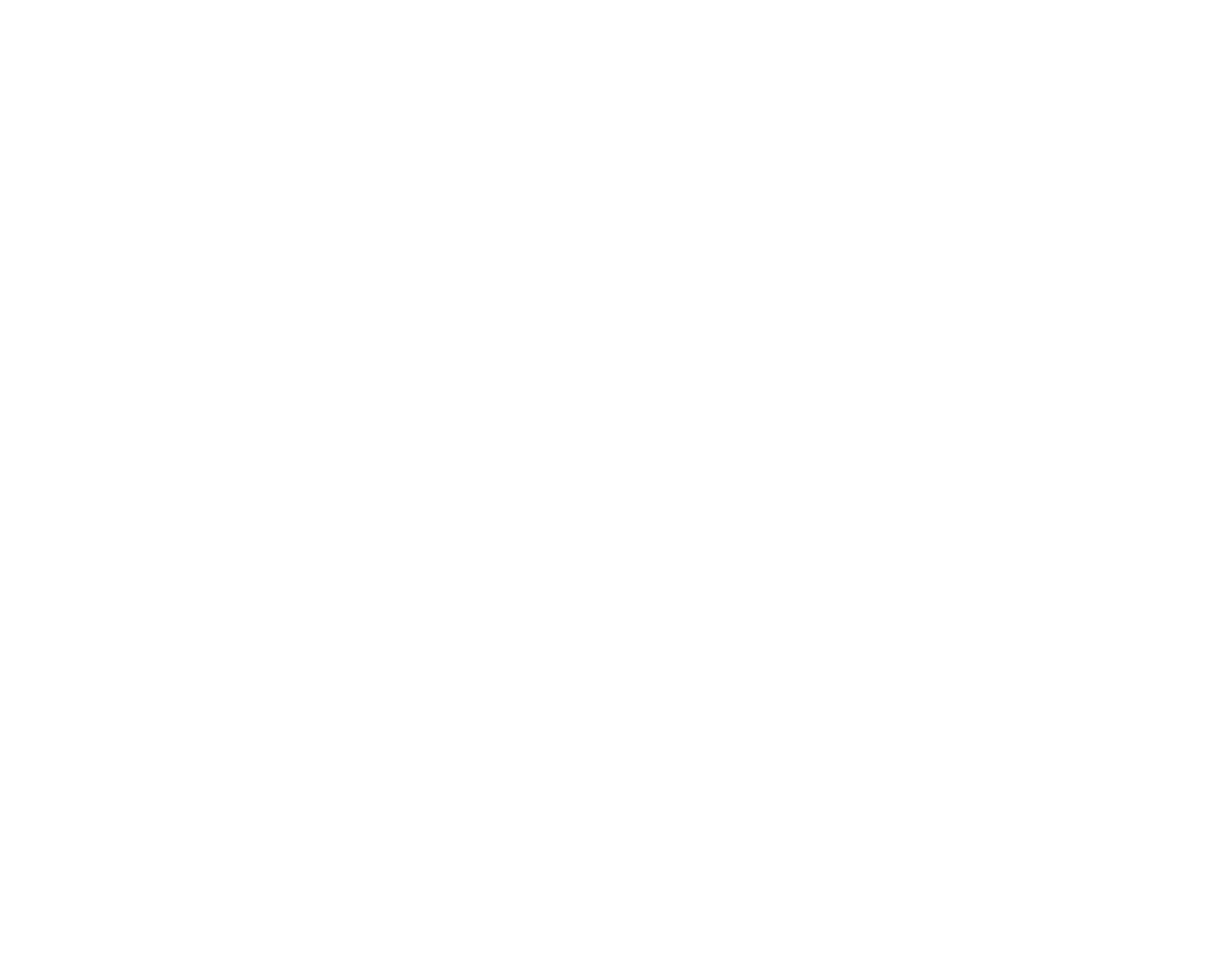## **Contents**

| A Brief Introduction To The Text                     | 5   |
|------------------------------------------------------|-----|
| The Classiness Of The Imaginary Party $\dots \dots$  | 7   |
| The Shapeliness Of The Imaginary Party $\dots \dots$ | 9   |
| The Fierceness Of The Imaginary Party $\dots \dots$  | 16  |
| An Imaginary Conclusion                              | -22 |
|                                                      |     |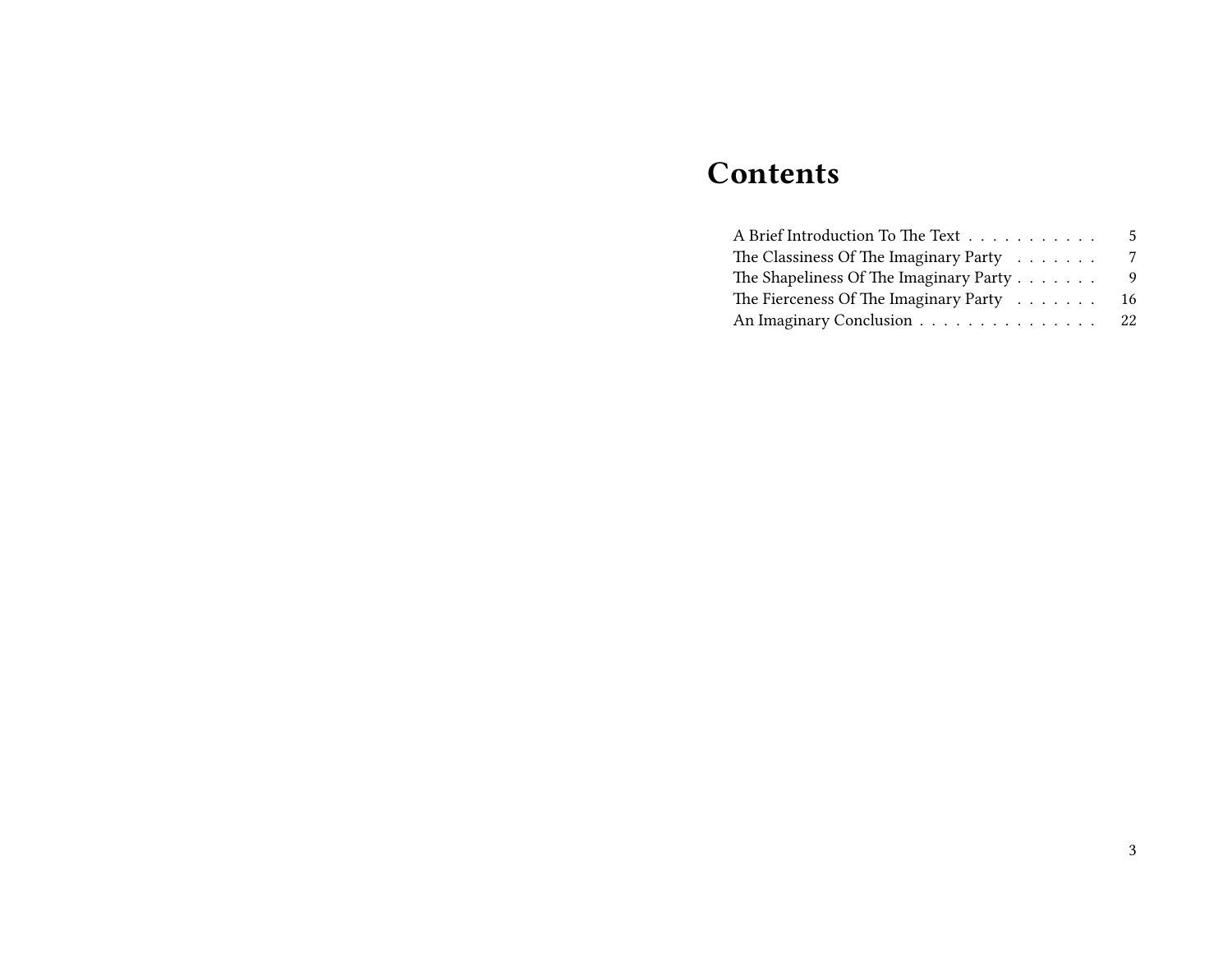waver. We envisage this with serenity. Just like we serenely envisage the criminal nature of our existence, and of our gestures."

**Long Live The Imaginary Party!**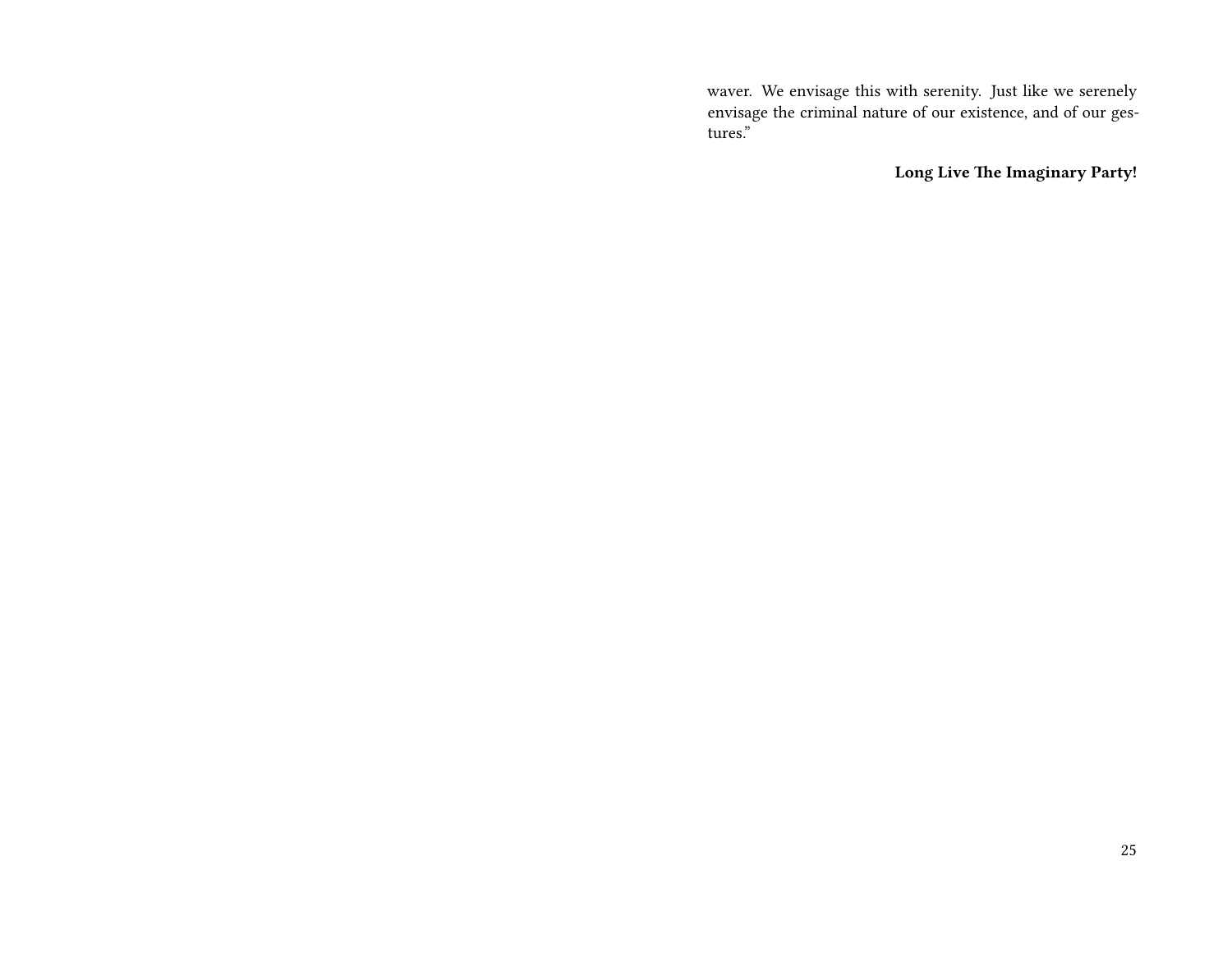usually between two sides: two nations or two temporary alliances. But now, four coalitions collided, and it wasn't two against two, or three against one. It was all against all. And what coalitions they were! Not like the earlier ones. It was a rare state that entered the coalition intact." I don't really know what to say about this development. Seeing one of Putin's aides put these concepts into practice is truly frightening, although it certainly explains Russia's recent gains. Few in the US are able to grasp this changed reality, and many still cling to their privileged exceptionalism where the 1990s never ended and Western capitalism reigns supreme.

When these incendiary French texts first crept into North America, the common reaction was to either ignore them entirely or appropriate their form while ejecting the content. Several projects emerged between 2008 and 2010 that aped the style of Tiqqun, although none had more influence than *Social Rupture* and *Fire to the Prisons*. Even the people who despised these controversial projects couldn't fail to see their impact spreading across North America and were forced to adapt to the changing discourse. Now we've reached the point where even the most hardened reformist must spout the language of prison abolition. I'll say again that it took a solid decade of struggle to reach this level of strength and the media organ of IGD continues to encourage conscious rebellion rooted in specific communities across North America.

Everything has its lineage, some more well-known than others. While the *Theses* were drafted using academic language, its theories were tested and proven on the streets. Just as the famous sabotage manual of the IWW was originally penned in France in 1898, the roots of our current practices derive in part from the *Theses on the Imaginary Party* of 1999. I just thought I'd remind some of you where we came from and enlighten those who never knew. As my friends in France wrote in the year 2003, "That it might take a generation to build a victorious revolutionary movement in all its breadth does not cause us to

*tl;dr: you don't need or want the people who you know aren't "with you" to be with you. really, you don't*

–**Wendy Trevino**, *Revolutionary Letter*, 2018

## **A Brief Introduction To The Text**

A long time ago, on a vast plateau in central France, I was helping some friends build a wooden house. The spring of 2013 had just arrived, the air was getting warm, and the snow from a few weeks earlier had been replaced by rain. We were in the middle of digging holes for the foundation, an thwarted by large chunks of pure granite. In between sessions with the jack-hammer, we'd swing our picks and chip away at the crumbling boulders buried beneath the wet earth. We talked about many things while we worked and eventually reached the subject of contemporary nihilism. All of us had been critiqued by nihilists for a variety of reasons with our efforts labeled as social, liberal, positivist, or reformist. In particular, my French friends had been accused of "entering retirement" with their cabins on the plateau. Just as this fact was relayed to me, the clouds broke open and allowed the sunlight to hit our faces. Before anyone could speak, two rainbows appeared no more than twenty feet away, towering over our holes in the ground. All we could do was laugh in joy, because these don't just happen. Shortly after this, we began to discuss the Imaginary Party and its implications for the future of struggle.

My friend claimed that of all the theoretical concepts expounded in the works of Tiqqun and the Invisible Committee, the idea of the Imaginary Party remained obscure for both its French and North American audience. Despite its centrality to their entire body of work, the Imaginary Party has never been examined beyond a few cursory paragraphs. While the *The*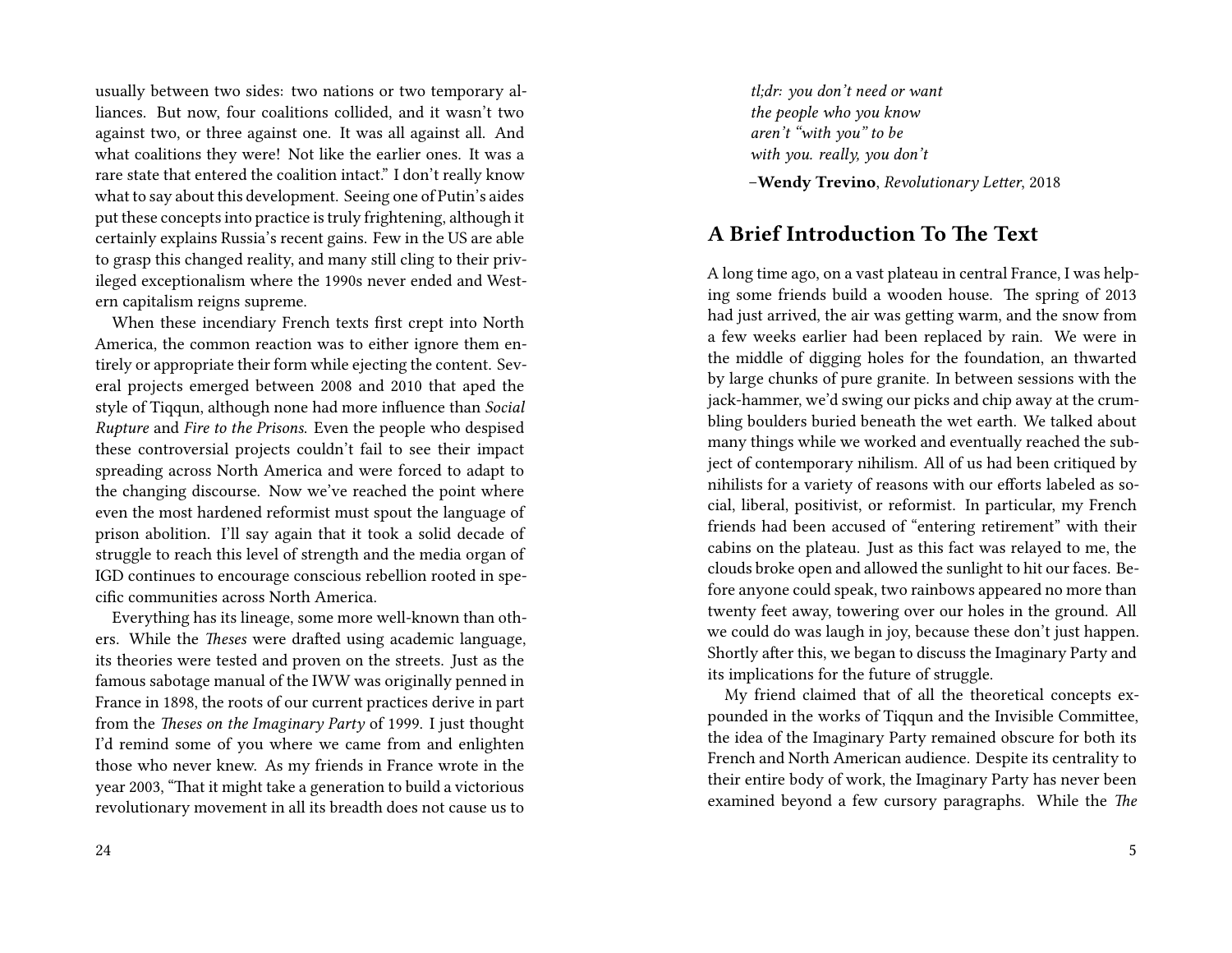*Call, Theory of Bloom, Theory of the Young-Girl, This is Not a Program, The Coming Insurrection, To Our Friends, Now,* and *Introduction to Civil War* have been canonized by both the academic and radical press, the *Theses on the Imaginary Party* have been consistently ignored, especially in the United States, a place where the text has the most practical relevance.

When the great insurrectionary wave hit the US in 2008, multiple constellations of rebels had already read these French texts and were implementing some of their concepts into a lived praxis. Most of the theories and formulations in *Tiqqun* remained incomprehensible to their US readers, often dismissed as jargon-laden precursors to simpler texts like *The Call* and *The Coming Insurrection.* Oddly enough, despite constant criticism, it was the *Theses on the Imaginary Party* that had the most influence on anarchist praxis in the US between 2008 and 2010. Of all the ideas emerging from France, these were clearly the most practical.

Two projects emerged in those heady days that were influenced by the *Theses of the Imaginary Party* and helped shape insurgent thought in North America: the blog *Social Rupture* and the print-publication *Fire to the Prisons.* Both were started by extremely rebellious people who saw the true content of modern revolt contained not within the static mobilizations and spectacles of the the Left, but in the everyday ruptures of capitalist normality. According to their viewpoint, these common rebellions were constant, uncatalogued, and rendered invisible by the State to prevent their methods from contaminating the population. By exposing their daily occurrences, these editors hoped to reveal that the source of our strength existed not in the political heavens above, but in the insurgent underworld below. *Social Rupture* went silent around 2010, although by then riots had already spread across the United States in response to police shootings. When the last issue of *Fire to the Prisons* was released in 2015, the first coordinated prisoner strike had taken place and a national uprising against the pousually dismissive of anything overtly political, could do nothing but stare silently at the undeniable unity of all this rebellion. I can't say if these two ever became "conscious" or not, but I'm inclined to believe its possible. The need to make money tends to neutralize the best of the Imaginary Party and keeps them from joining its conscious fractions, though many still do. Nothing's gotten better since 2015, the size of the Imaginary Party keeps growing, and most of the *Theses* have long-proven their relevance to revolutionary praxis in North America. The vital take-away point is that these ideas were invisible for two decades because they were lived, not theorized. Now that some time's passed, maybe things will be a bit clearer. I wouldn't call what I've done here high-theory or anything, and I hope the Imaginary Party makes more sense than it did before.

Back when people were first discovering the *Theses of the Imaginary Party* in North America, other anarchists were ridiculing its academic language in the now infamous "Automatic Insurrectionary Manifesto Generator" of 2009, a secretly bitter attempt to deflate those earnest anarchists with little formal education who found some truth in these obscure pamphlets. The academic language of Tiqqun did no favors to this potent material, nor did its wholesale incorporation into the academic lexicon. The unwarranted and hegemonic American Exceptionalism that has reigned since WWII convinces every US citizen that no matter how abject their position, everything they do must be extremely unique and worth the attention of the entire world. This often makes American citizens shun anything their nation didn't create, even if they suffer for it.

Oddly enough, it was during the outbreak of the Ukranian Civil War in 2014 that this American Exceptionalism was broken by Vladimir Putin and his close adviser Vladislov Serkov. Using theoretical concepts nearly identical to those in the *Theses to the Imaginary Party*, Serkov engineered what he called "the first non-linear war. In the primitive wars of the nineteenth, twentieth, and other middle centuries, the fight was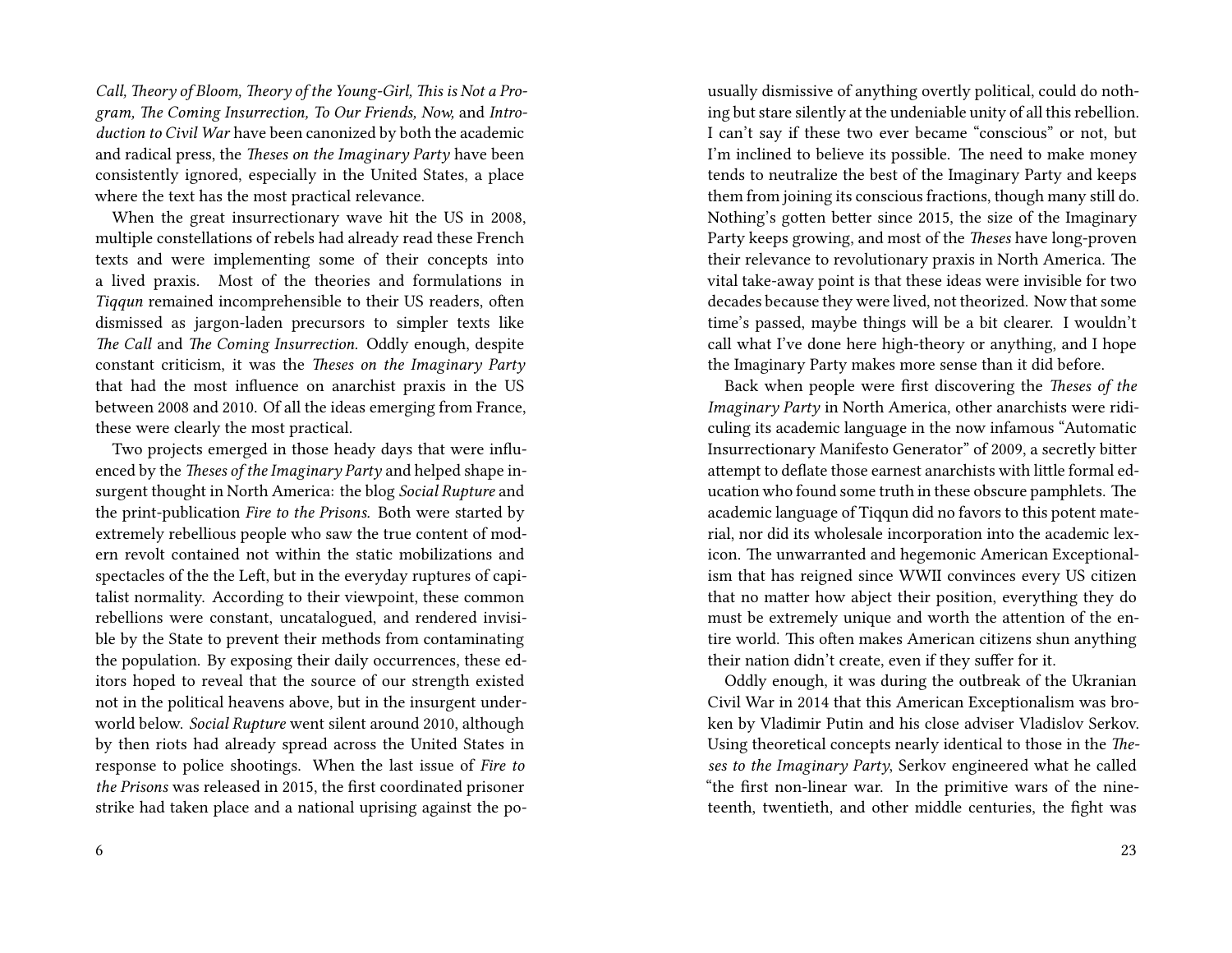a single audacious blow. They know the tactical weaknesses, the points of least resistance, and the moments when the enemy organization is vulnerable. They are thus able to chose more freely what their theater of operations will be, and act on the point where the tiniest pressures can cause the greatest damages." As these conscious factions destitute order across the United States, their ranks do "not appear to be comprised of people, but of *strange acts*…these acts themselves are however not connected to one another, but are systematically locked away as exceptional enigmas."

#### **An Imaginary Conclusion**

On the website for the *Fire to the Prisons* newspaper, the editors posted their last update on July 17, 2016. It reads in part, "*Fire to the Prisons* magazine is currently on hiatus…we ask you to refer to *itsgoingdown.org* for updates and articles on the current states of social and class war in North America and abroad." Without making too much fuss about it, I think its clear that our beloved IGD has taken the place of this now-silent magazine, albeit in an exclusively digital format. While the days of placing cryptic quotes from *Theses of the Imaginary Party* below images of bank robberies might be a thing of the past, the spirit that animated those early blogs and magazines lives on stronger than ever. Unlike its predecessors, IGD has largely devoted itself to cataloging the episodes of conscious rebellion within the Imaginary Party, although some of its columns continue *Social Rupture's* project of mapping everyday vandalism, sabotage, and crime.

In the spring of 2015, I happened to receive multiple bundles of the last *Fire to the Prisons* and handed them out across Oakland, California. I'll never forget showing two career criminals the center fold-out of that issue with its massive list of prison revolts over the past two years. Both of these former prisoners,

lice changed the course of history. At this point, you might be asking yourself, *what do all these riots and uprisings have to do with the Imaginary Party*? The simple answer? Everything!

#### **The Classiness Of The Imaginary Party**

In the first pages of the *Theses on the Imaginary Party*, the authors explain that the Imaginary Party is the "negative party of negativity" and that "because the sorcery of the Spectacle…consists in rendering invisible all the expressions of negation…its most remarkable character is precisely that it is reputed to be non-existent, or—more exactly—to be imaginary." This massive Party is "what the classical proletariat was before coming to know itself as the proletariat: a class of civil society that is not a class of civil society, but rather its very dissolution." Along these same lines, they describe the Party as "the negative multitudes of those who *have no class*, and don't want to have any; the solitary crowd of those who have re-appropriated their fundamental non-belonging to commodity society in the form of their voluntary non-participation in it." With the classical proletariat now captured in the webs of neo-liberal mega-unions, neo-liberal academic discourse, and the neo-liberal economy, the vast majority of rebels have retreated into the folds of the Imaginary Party to silently gather strength.

At the current moment, the size of the Imaginary Party in the US is nearly 200 million people, constituting the vast majority. In the 2016 elections, only 129 million US citizens voted from a population of over 323 million, a fact that riled the collapsing Democratic Party with its paltry 65 million votes. While numerous commentators have bemoaned these non-voters and attempted to mobilize them into political campaigns, no one in the mainstream media has meditated on the sheer size of the Imaginary Party, nor have they attempted to identify it as such.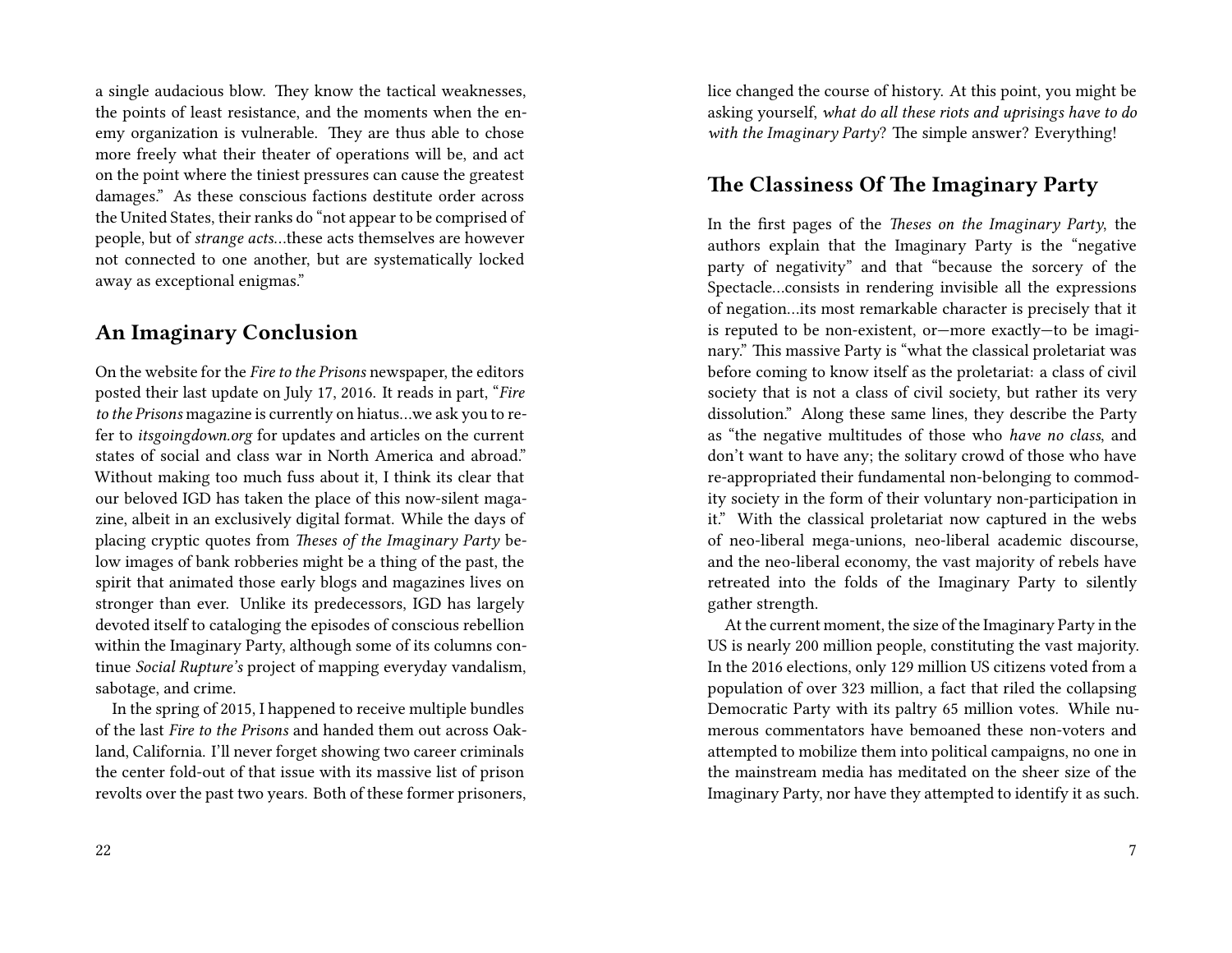As the authors of Tiqqun explain, "*people* speak incessantly about [the Party], and exclusively about it, since a little more each day it disrupts the proper operation of society. Still, *people* avoid saying its name—could it be said anyway?—with the same fear as if they were invoking the Devil." Aside from the infamous Russian troll-farmers, the election of Donald Trump as president has been most consistently blamed on the Imaginary Party, although "it would certainly be quite harmful to public order if it were to be seen for what it really is: the supreme possibility."

The danger that the Imaginary Party poses is constant and ever-growing, for it "reminds every State that it is not demented enough or vigorous enough to successfully pass itself off as *total*, that the political space is in reality no different from physical, social, cultural space, etc." According to the logic of the authors, the true site of confrontation is not within the halls of power but in the material world inhabited by the Party, the non-metaphysical realm where true power lies. As they write, "masses of *silent* and *solitary* people have begun to appear, who have chosen to live in the interstices of the commodity world and *refuse* to *participate* in anything to do with it," a material force that has come to inhabit "ever vaster, ever more numerous autonomous zones." In practice, "this resembles a mass experience of illegality and clandestinity" where "people already *live* as if this world no longer existed." Such zones are the hidden abode the Imaginary Party, the focal points of material strength that collect invisibly upon the map of the State. This conception of autonomous zones is central not only to the works of the The Invisible Committee, but to the contemporary practice of creating Zone to Defends (ZADs) and communes across France, a practice that has now spread to the United States.

lines that sketch themselves out." Through this exodus, "a powerful sense of *belonging to non-belonging* develops among those who realize their essential marginality, a sort of community of Exile." According to this logic, "running away, which was simply an action, becomes a strategy."

While this may seems like a disturbing assertion, the authors insist that "the Imaginary Party encompasses everything that conspires to destroy the present order in thought, word, or deed. The disaster is its doing." Throughout the text, massshooters and other anti-social murders are cited as proof of society's breakdown, with each killer painted as an unconscious member of the Imaginary Party, a deathly polarity most often fascistic in nature. Tiqqun devotes an entire page to one of these individuals, a carpenter named Johann Georg Elser who attempted to kill Hitler on November 8, 1939. While this unsuccessful bombing might have been political, Elser was anything but. According to the authors, Elser's "absence from the world was complete, his solitude absolute. His very banality was banal. Poverty of spirit, a lack of personality, and insignificance were his only attributes…he didn't know what Communism meant or what National Socialism meant, even though he was a worker in Germany in the 1930s." The authors state that Elser's bombing "provides the model which in years to come will plunge commodity domination into an ever more perceptible panic." Had this man become conscious before his bombing, Hitler might have died that November of 1939.

At this moment in time, "all crimes have become political crimes, and that's precisely what domination must hide at all costs so as to conceal from everyone the fact that an era has come to an end, that political violence, once buried alive, now demands that accounts be settled." In this modern form of guerrilla warfare, "the catastrophe is a brilliant, searing truth the people of the Imaginary Party work to bring about by all means. The axes of communication are special targets for them. They know how infrastructure 'worth millions' can be annihilated in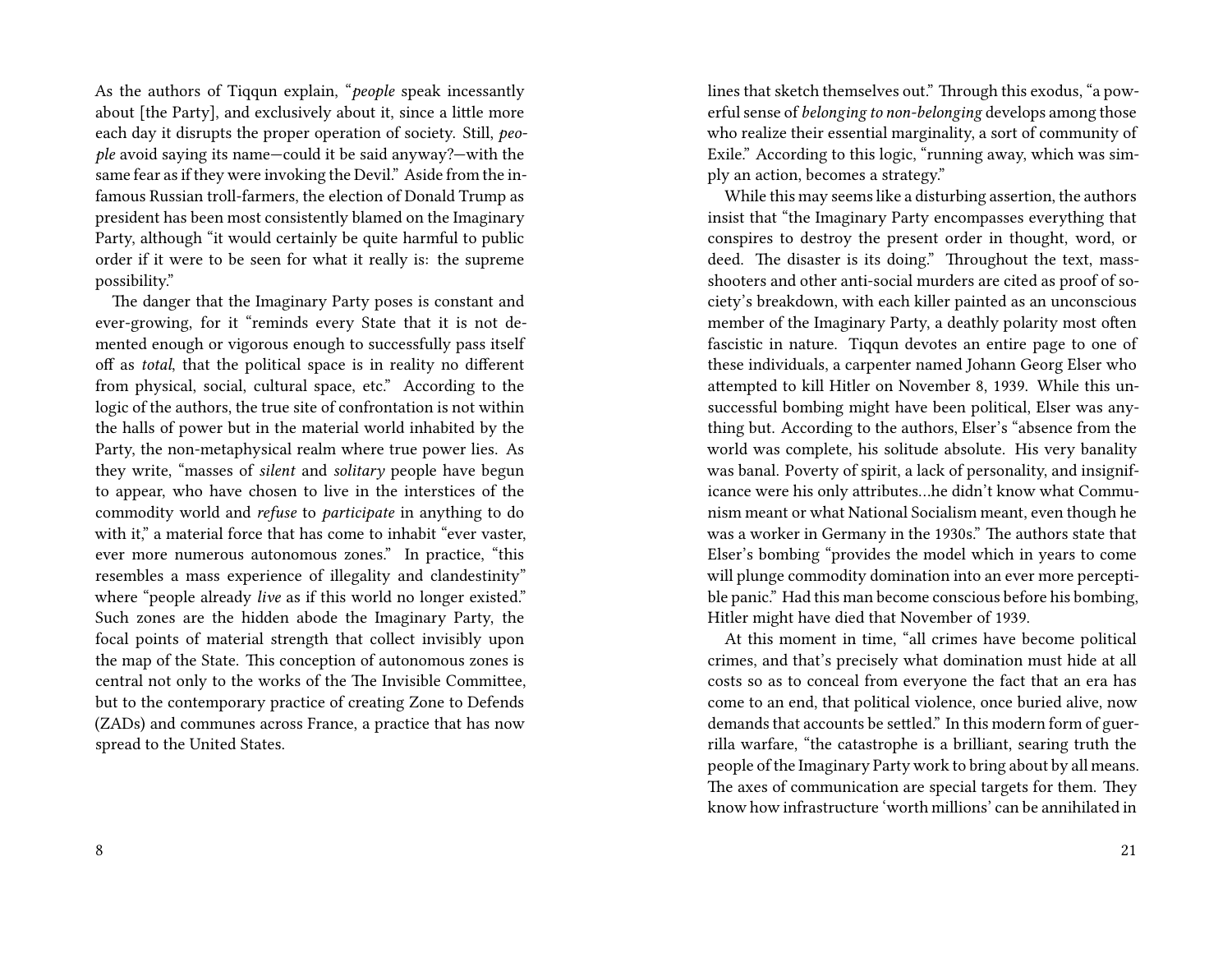As the authors of Tiqqun put it, "the all-out war waged…against the Imaginary Party and on freedom has doubtless already devastated whole regions of the social space." To confine the insurgent Party in the economy and keep their crimes from circulating, the forces of order have imposed "curfews, military escorts, methodical collection of personal information for databases, arms and communications control, takeover of whole sectors of the economy, etc." As we saw during the Ferguson Uprising of 2014 and the battle for Standing Rock in 2016, the forces of order will not only impose these repressive conditions when challenged, they will deny the existence of the insurgent force aligned against them. The gunshots and molotovs directed at the police during the Ferguson Uprising were systematically ignored for fear they'd inspire others to consciousness and rebellion. In this world we live in, "there are really only two parties in this society: the party of those that claim there is only one party, and the party of those who know that there are really two. That's all we need to know to see who's with us."

Since this text was written in 1999, we have surely entered into a historical period of "extreme violence and great disorder. A permanent and generalized state of exception is the only way commodity society can maintain itself when it has completely undermined its own conditions of possibility." In the short nineteen years since the *Theses* was published, the forces of domination have certainly become much more intolerant of "the existence of that colossal abstaining segment which is the Imaginary Party. Everyone must 'work,' that is, put themselves at its disposition at all times and be mobilizeable." It's this daily repression that eventually causes "those who would be content with a floating existence to recognize themselves for what they are: rebels." The authoritarian economy, the carceral apparatus, the militarized police, and a dozen other repressive factors have provoked a massive exodus where "unprecedented solidarities form" and " friends and comrades gather at new front

#### **The Shapeliness Of The Imaginary Party**

The *Theses on the Imaginary Party* was originally published in 1999 within the first volume of the *Tiqqun* journal. Unlike the later texts associated with the name Tiqqun, the initial journal carried the full names of several editors, some of whom were graduate students or involved with the academy. While their text is filled with esoteric philosophical references and speckled with quotations from Hegel, Virno, Bataille, Baudrillard, & Co., the basic concepts of the Imaginary Party are presented simply and can be interpreted without the need of a highereducation. Despite being written with academics in mind, the *Theses on the Imaginary Party* spread far away from the university before eventually coming to influence the course of North American politics. Indeed, the wide-appeal of Tiqqun and the Invisible Committee is unprecedented in modern academic literature, with no other graduate-student political journals being so broadly re-published as *Tiqqun I* and *Tiqqun II*, especially outside of the academy, let alone in anarchist circles.

The concept of the Imaginary Party was so central to these texts that the two Tiqqun journal subtitles are *conscious organ of the Imaginary Party (I)* and *organ of liaison within the Imaginary Party (II)*. As I mentioned earlier, other texts from Tiqqun have been widely published by the US academic press, all of them originating from these *organs* of the Imaginary Party. Of all these texts translated into English, the only one that makes direct reference to the Party is the *Theory of Bloom,* a slim volume from 1999 that found its home with an (at the time) anarchist press rather than the hallowed MIT imprint. It's here that the first and only coherent definition of the Invisible Committee is ever produced. As the authors describe it: "The Invisible Committee: an *openly secret* society, a public conspiracy, an instance of anonymous subjectivation, whose name is everywhere and headquarters nowhere, the experimentalrevolutionary polarity of the Imaginary Party. The Invisible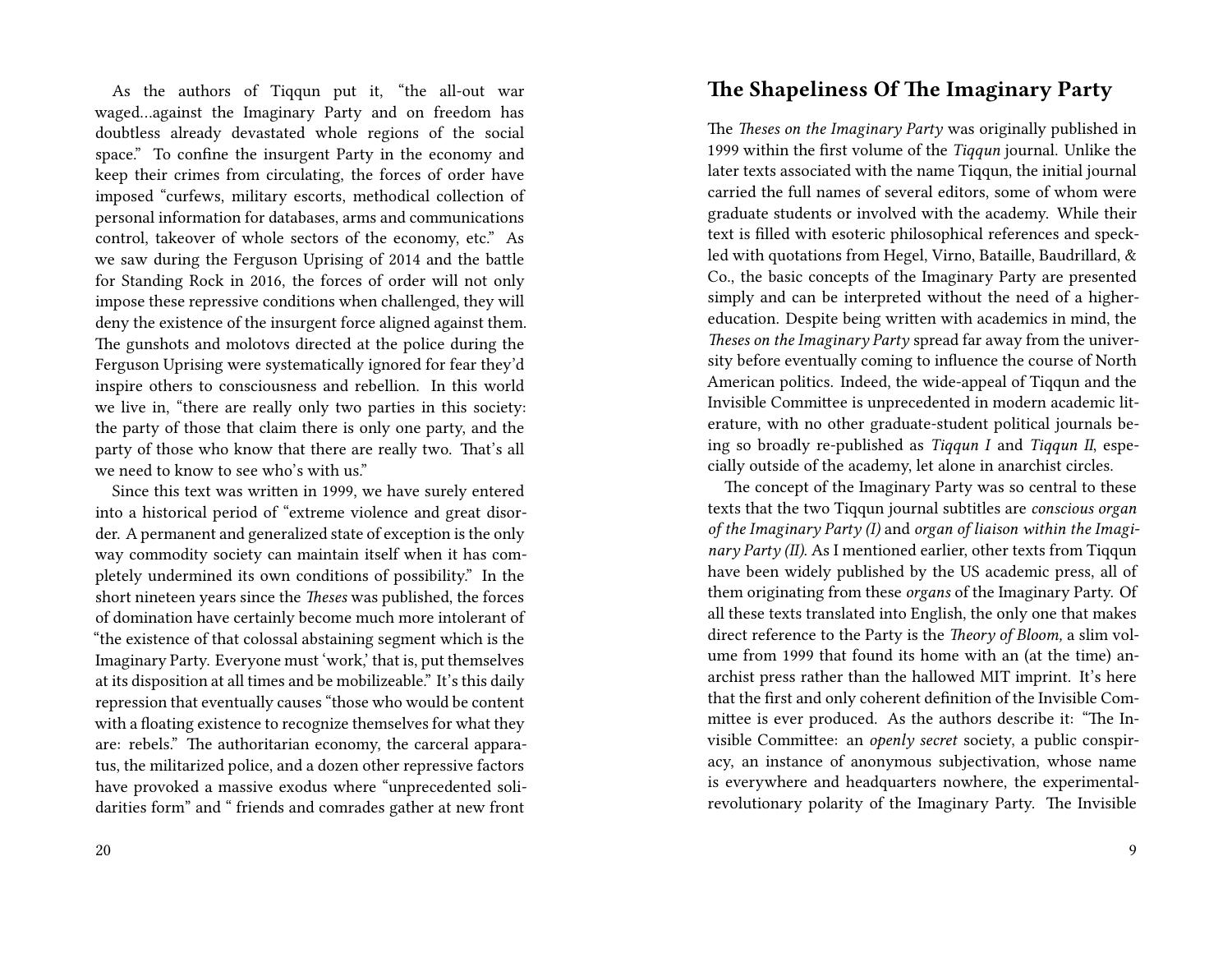Committee: not a revolutionary *organization*, but a higher level of reality." From these seemingly esoteric coordinates, an attentive reader might be able to construct the true shape of the Imaginary Party.

The authors don't describe themselves as an organization, a cadre, or an army, but as a polarity of the Imaginary Party. While this might seem like an eccentric rhetorical flourish, the concept of the polarity is key to comprehending the shape of the Party, which can be described as a sphere with infinite points on its surface. As the authors explain towards the end of the *Theses*, "the front lines along which the friends and enemies of the dominant order are arranged have been very poorly sketched out as continual and linear. This representation must now be replaced by an image of innumerable, circular front lines, each of which has its space-time located within communities of human beings, practices, and languages that are in a state of absolute rebellion."

For the past two hundred years, all politics has been split between the Left and the Right, political identities created in the French National Assembly of 1789. Split between two sides of an immense hall, the Right stood with the Kingdom while the Left stood with the People, twin abstractions that existed only within the walls of the Assembly. From this moment onward, classical politics has taken place within this spectrum of seats, although now "domination, which feels the life trickling out of it inexorably, has gone insane, and claims a tyranny it no longer has the means to maintain."

"CONTRARY TO WHAT **HAS BEEN REPEATED** TO US SINCE CHILD-**HOOD, INTELLIGENCE DOESN'T MEAN KNOW-**ING HOW TO ADAPT; OR IF THAT IS A KIND OF INTELLIGENCE, IT'S THE INTELLIGENCE OF **SLAVES."** 



(*quote from Invisible Committee in issue of Fire to the Prisons*)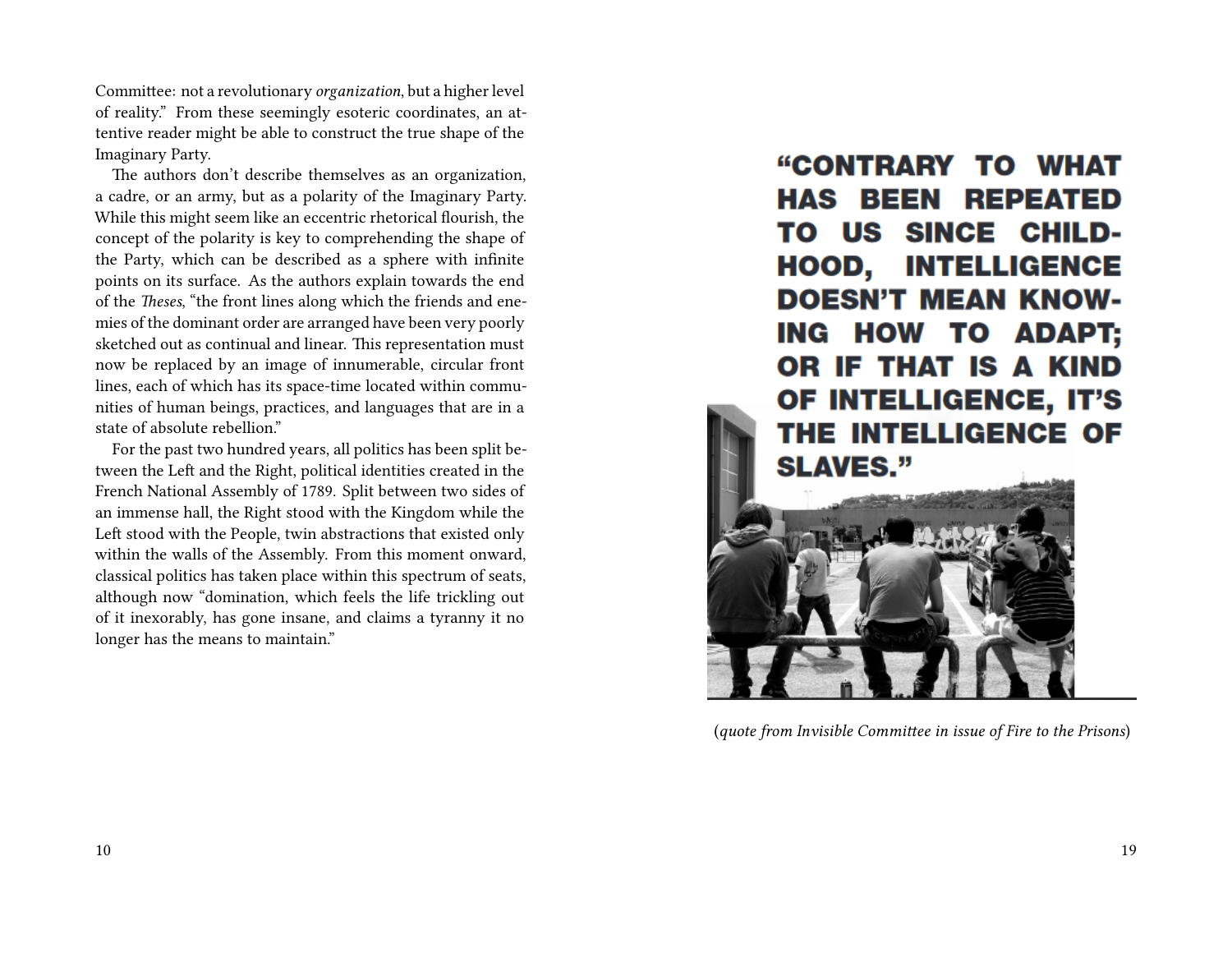language/terms, placing them above the Imaginary Party and away from its conscious polarities.

Certain crimes seem to have no purpose when viewed from above, and "the only thing that distinguishes them from the conscious fractions of the Imaginary Party is the fact that *they* are not working for the end of this world but for the end of *a* world." Some crimes are simple eruptions of violence and brutality with no clear meaning and the perpetrators are often used as examples of either the need for prisons or another example of why they should be abolished. These opposing viewpoints on incarceration are often expressed in courtrooms, legal offices, and the media in the hope of winning over someone in a government office who will then order the State to treat the prisoners one way or another. No matter who wins this argument before a judge, the Imaginary Party remains terrorized by the forces of order and the prisoners remain incarcerated. Little changes for them.

Each partisan of the Imaginary Party is striving towards consciousness at every moment, impeded only by the forces of domination. Despite their best efforts to locate the Party, there's simply nothing to find other than a few potential hostages unconnected to all the others. The "operational structure of the Imaginary Party…is not comprised of any kind of vertical delegation system at all, but a mode of transmission which itself is part of the limitless horizontality of language: the Example." As most of you already know, a witnessed example of a crime can be completely silent and yet connect people in an objective manner that's impossible to trace, while learning an act of sabotage can be as simple as not closing ones eyes. Because of these invisible technics that course through the underworld, the forces of order have made the Imaginary Party suffer a heavy punishment.



(*seating arrangement of French National Assembly, traditional Left/Right binary*)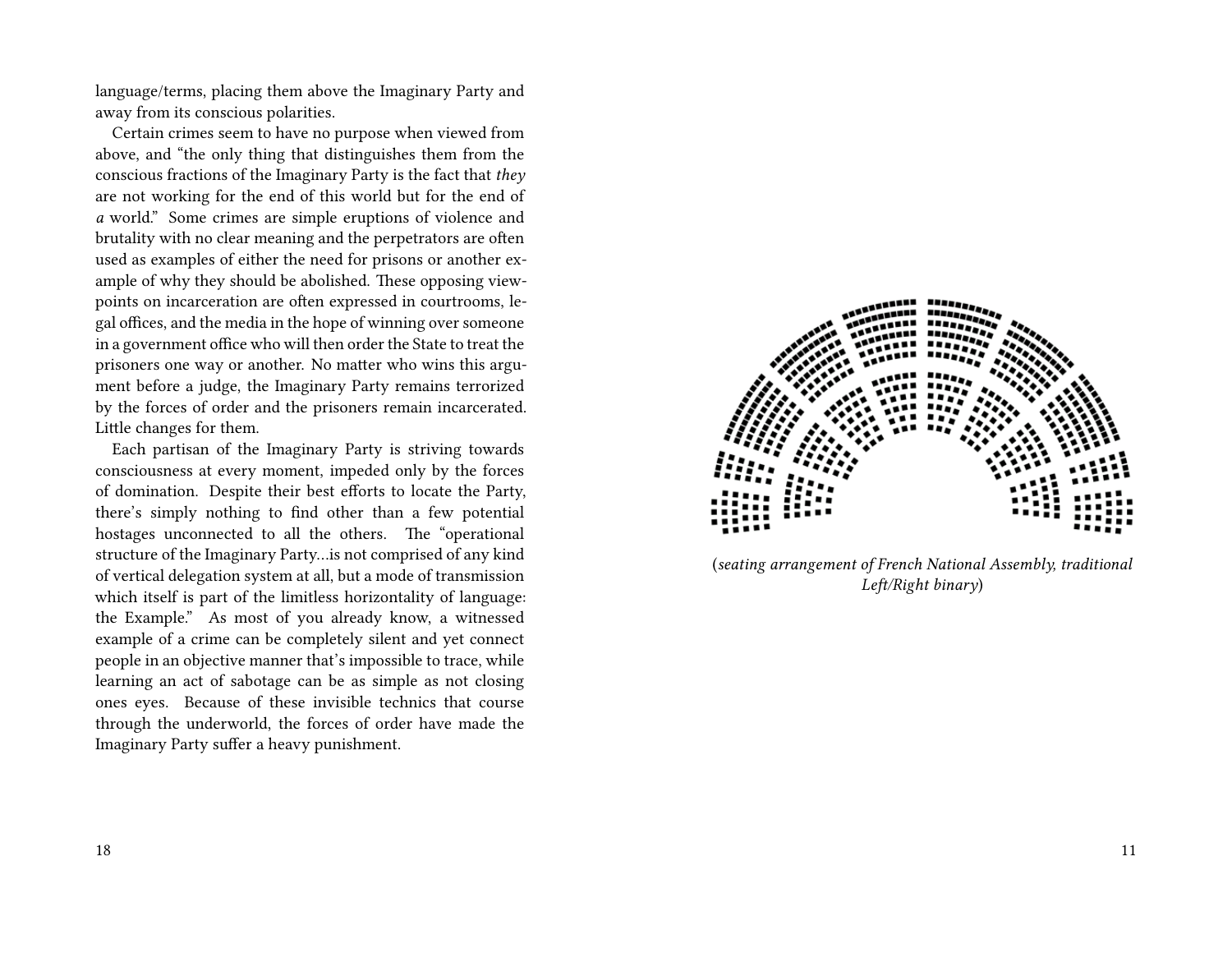To escape the binary of Left and Right, the authors have offered the sphere of the Imaginary Party. The rhetoric of doing away with the traditional political spectrum has long been used by fascists to mobilize the politically disillusioned, although they always propose their authoritarian ethno-state as the final solution. Unlike these agents of domination, "the Imaginary Party expects nothing from the present society and its evolution" because it is already "its very dissolution and that which lies beyond…it guarantees that it itself will never become a Power."

According to the authors, the Imaginary Party can create what are called "conscious fractions" that form into "polarities" centered around specific locations in "space-time." Originating in the center of the sphere, multiple straight lines can be drawn to the surface that represent conscious polarities of the Imaginary Party which, "above all, refer only to the positive fact of this multitude of autonomous zones, free from commodity domination, which are experienced *here and now*." While the majority of the Imaginary Party remains ignorant of its true power, a multitude of conscious polarities are scattered across the surface this massive sphere, some of them closer together, many of them further apart.

that in mind, this is how Tiqqun describes the violence of the Imaginary Party.

The insurgents of the Party carry within them "a hostility with no precise object, a fundamental hatred that erupts from the most unfathomable interior with no regard for any obstacle, from incorruptible depths where humans remain in true contact with themselves." These insurgents are so powerful that they "can count on the fact that a handful of partisans is enough to immobilize the whole 'party of order.'" For proof of this assertion, one need only remember the 2016 assassination of five police officers in Dallas, a situation that provoked the forces of order to send in a bomb robot and kill their opponent rather then let him to speak any further. Despite this tremendous power that it possesses at every moment, the Imaginary Party is not striving to "pulverize in a single blow some military headquarters or other where power is concentrated." Instead, the Party is constantly "eating away at the very foundation of commodity society: *credit/credibility*. And there is no limit to this dissolving activity other than the collapse of that which it undermines." This dissolving activity takes many forms.

From the perspective of our paranoid overlords, they can only perceive "an unnameable internal enemy, most often camouflaged in form, which is carrying out a continuous activity of sabotage." The people who have the misfortune to be caught for their crimes are removed from the Imaginary Party by the State, "declared barbarous, and excluded from humanity." Prisons in the United States are currently filled with over two million hostages and media commentators are constantly searching for a solution to the problem of mass-incarceration. No matter how well-meaning many prison abolitionists may be, "they will reluctantly admit that, yes, this is a social war *they* are dealing with here, without indicating *what* it is; that is, *who* the protagonists are." To an unfortunate degree, many prison abolitionists speak the language of the State and obey its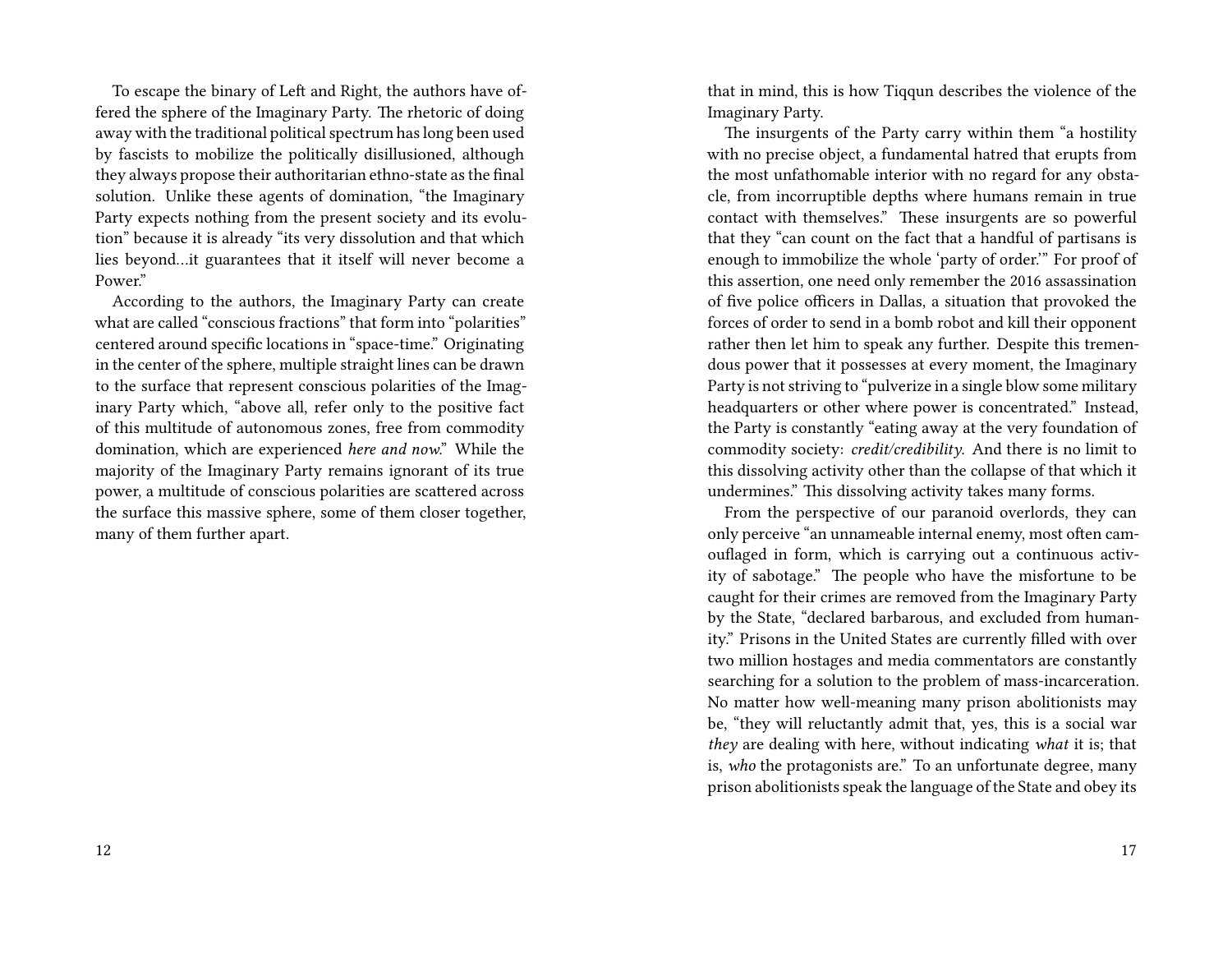## **The Fierceness Of The Imaginary Party**

When the blog *Social Rupture* and the *Fire to the Prisons* newspaper were active in 2008, their editors were constantly providing information on bank robberies, anarchist actions, jail riots, prison breaks, arson, large scale theft, sabotage, hacking, and other every day activities. The editors of these organs never wanted for material in the United States, although almost none of it was overtly political in nature, making it *absolutely political*. Within the economic collapse of 2008, all of these crimes made perfect sense and were logical to engage in. More importantly, the simple cataloging of these acts revealed the majority of the United States to be composed of a staggeringly vast Imaginary Party, so powerful it defied the imagination. Every city hosted thousands of everyday rebels, each of them connected to a network of family, friends, lovers, and children, all living against the state and cultivating the skills to do so. As the economy worsened and poverty increased, hundreds of anarchists plunged into the depths of this Imaginary Party in the effort the create "conscious polarities" across the continent. After nearly a decade of struggle, here we are.

The years that separate 2008 from 2018 are filled with endless examples of what Tiqqun describes in the *Theses of the Imaginary Party.* If I've been successful so far, the main concepts should be clear enough for you to understand the violence of the Imaginary Party, which I'll soon describe. Before proceeding any further, I should point at that there's no danger of the *Theses* ever being used in court as a prescriptive training manual for either terrorism or sedition. No matter how hard any prosecutor might try, there's simply no way to portray the *Theses* as a unifying document for insurgent warfare. Both the *Theses* and *Tiqqun* posses so many internal contradictions, paradoxes, philosophical asides, and opposing belief systems that many of its bold assertions are canceled out by others. With



(*sphere of the Imaginary Party with polarities x,y,z and ψ*)